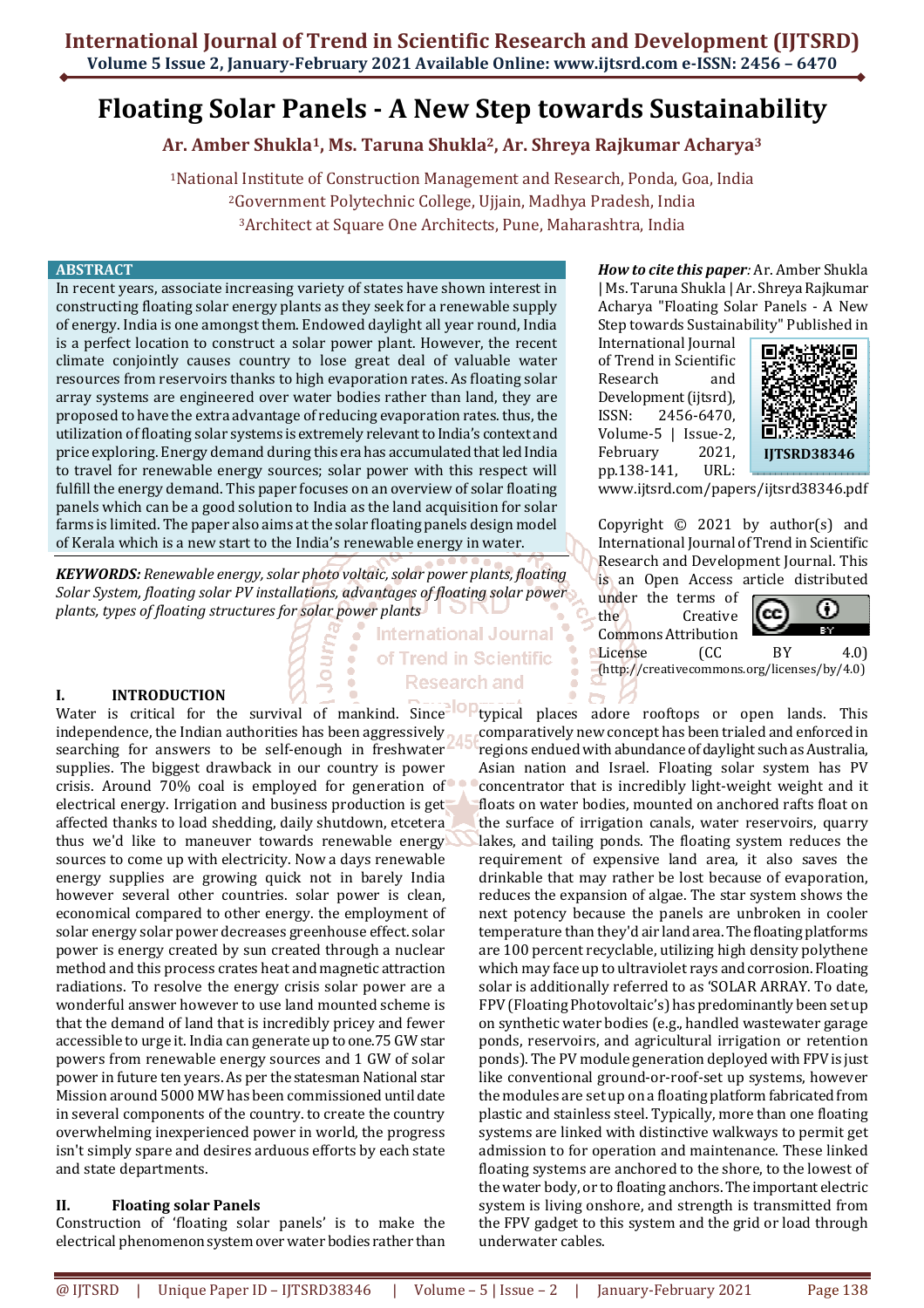### International Journal of Trend in Scientific Research and Development (IJTSRD) @ www.ijtsrd.com eISSN: 2456-6470



**Figure 1: Components Of A Floating Solar Array** 

### **III. Advantages of Solar Floating Panels**

- A. Floating sun strength plant device usually generates extra energy than ground-mount and rooftop structures because of the cooling impact of the water.
- B. The floating structures are designed and engineered to face up to severe bodily stress, together with hurricane and hurricane conditions.
- C. These installations lessen water evaporation and algae increase with the aid of using shading the water.
- D. Geographically any water our bodies with considerable day light may be used to put in floating plants.
- E. Floating structures are 100% recyclable, making use of high- density polyethylene, that could resist ultraviolet
- F. Rays and resists corrosion.
- G. Number of modules deploying compares with the opposite system. nall
- H. Non-use (and disturbance) of land which conserves the nearby environment.
- I. Easy to erect and quicker deployment.

### **IV. Disadvantades Of Solar Floating Panels**

- A. Long-term maintenance requirements and sturdiness of floating solar PV is nevertheless to be seen.
- B. Ecological and adverse impacts on water ecosystem. **2450-04/U**
- C. comparatively young and immature technology.
- D. Lack of experience and knowledge.
- E. Lack of cooperation from local distribution utility.
- F. Alternative energy concentration levels on floating platform.
- G. High waves and salt water possibly damage the solar panels over time.

### **V. 500kwp Floating Solar Power Plant At Banasura Sagar, Kerala**

The Banasurasagar500kWp.Floating solar power plant situated in Kerala, the largest of its kind in India iscommissionedrecentlyintheBanasurasagarreservoir,aninnovativeprojectdonebytheKerala StateElectricity BoardLtd

#### **Project Location**

The project is located in the Banasurasagar dam reservoir in the state of kerala, adam originally constructed in the year 2005 for the purpose of the irrigation and reservoir in the Karamanth- odu a tributary of Kabani river and later for Kakkayam Generating station of Kerala State Electricity board ltd

### **Major Components of the BanasuraSagar Floating power plant**

- $\triangleright$  The float made up of fibrocement platform
- $\triangleright$  The Mooring and anchoring system
- The PV modules and panels
- The string inverter
- $\triangleright$  The low voltage AC cables and its protection
- $\triangleright$  The step up transformer and HV cables
- $\triangleright$  The HV cable Management system
- $\triangleright$  The Scada system
- $\blacktriangleright$  The ear thing and lighting protection
- $\triangleright$  Weather monitoring system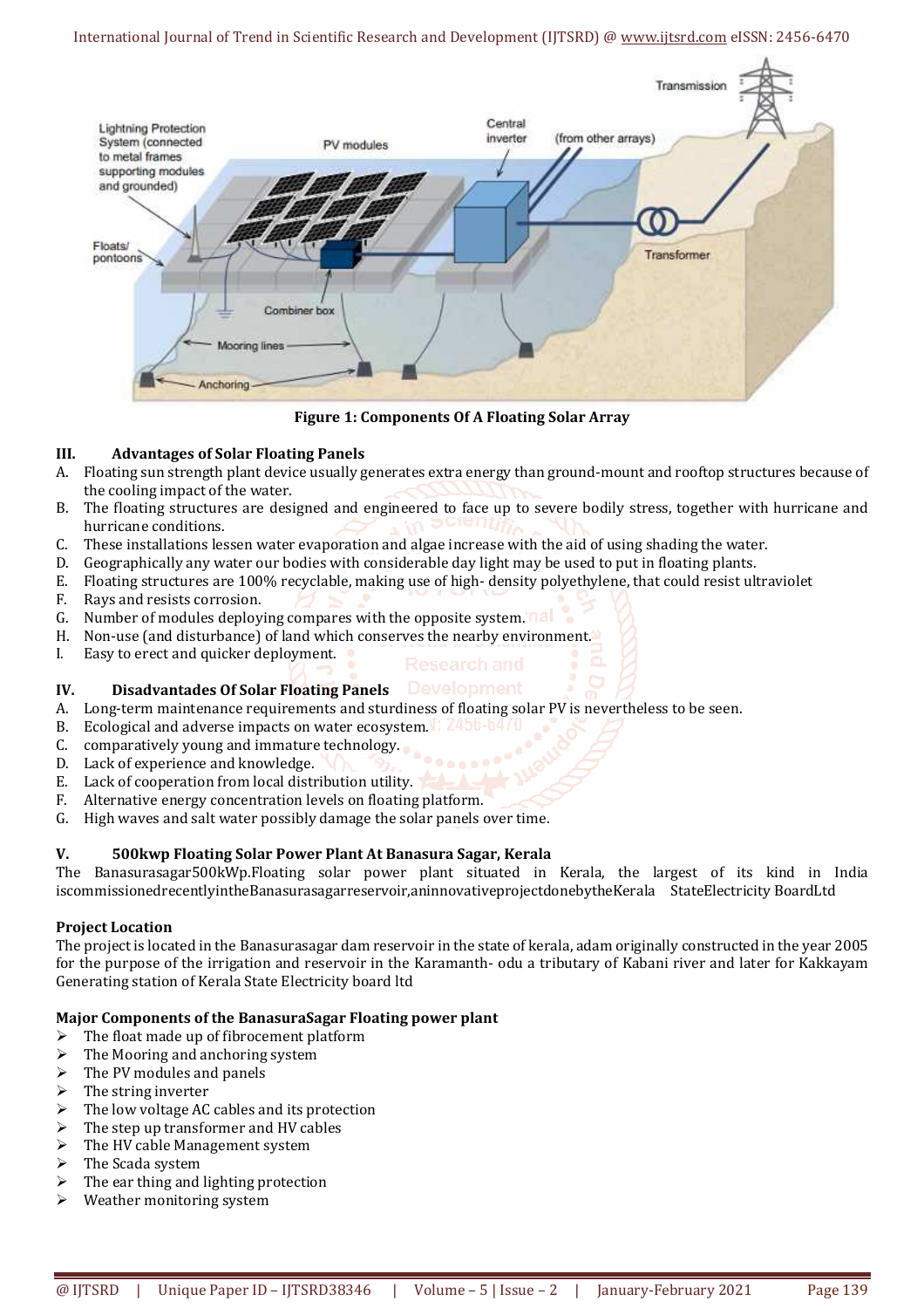International Journal of Trend in Scientific Research and Development (IJTSRD) @ www.ijtsrd.com eISSN: 2456-6470



**Figure 2: Ferro Cement Platforms** 

# **Mooring and anchoring system**

- This project uses the SEAFLEX mooring system which consists of a SEAFLEX and a rope to hold the float in position against external forces and water level
- The SEAFLEX is the active part of the mooring, adjusting for water level changes while also taking care of forces.
- $\triangleright$  SEAFLEX is always tensioned at lowest water level at ional Journal



**Figure 3: The mooring and anchoring system** 

### **Scada system**

- $\triangleright$  The Scada system in the plant is connected to the inverters, whether monitoring station and metering equipments, other monitoring devices . The scada system is having the facility for
- Device monitoring –Inverters , Metering and Weather station
- Alarms
- Trends
- Technical Reports and
- $\triangleright$  Executive reports